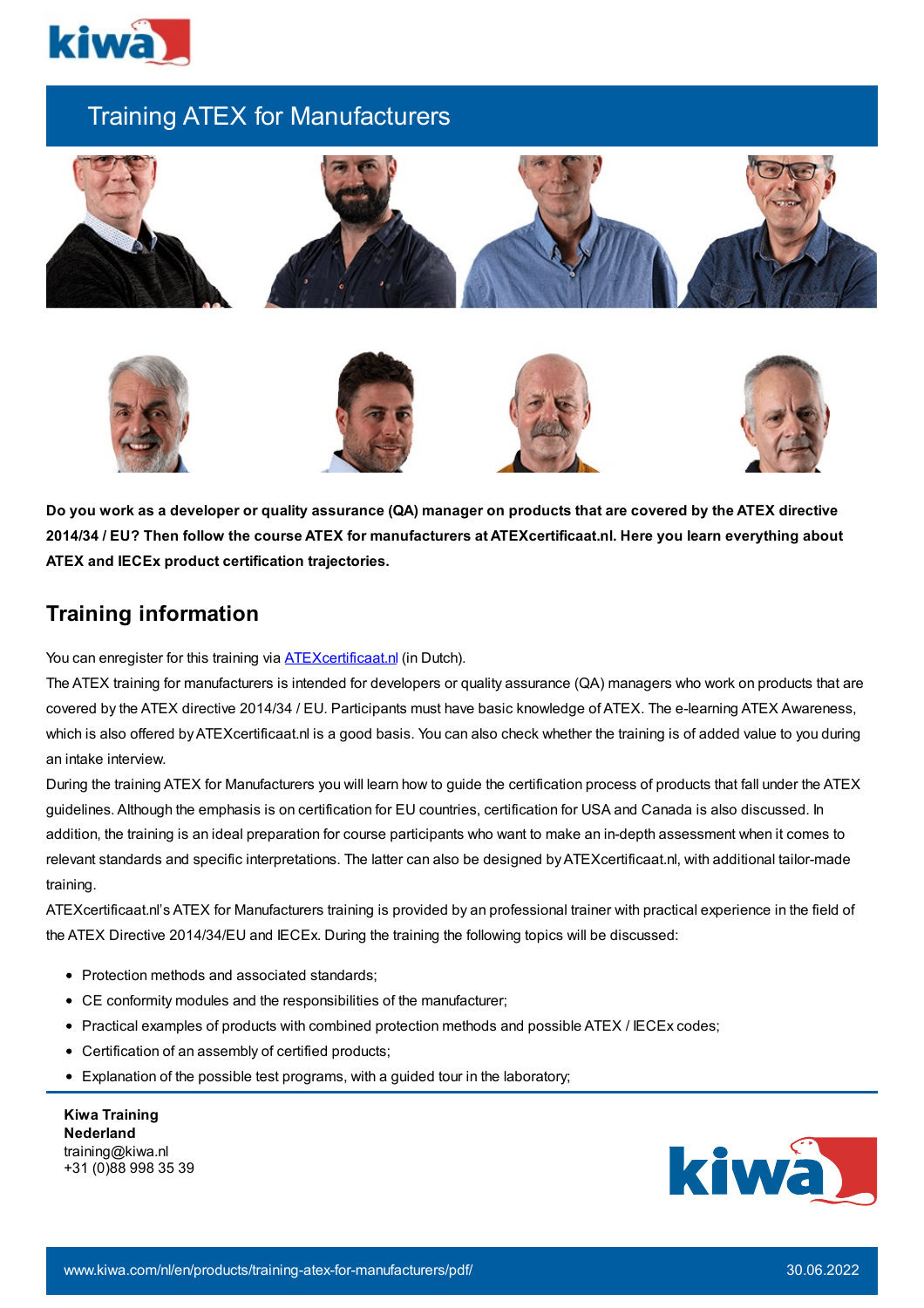

- Documentation requirements for a certification process;
- Requirements for an audit of the production facility (QAN & QAR);
- Specific IECEx aspects and advantages for world markets (including USA and Canada).

**Kiwa Training Nederland** training@kiwa.nl +31 (0)88 998 35 39

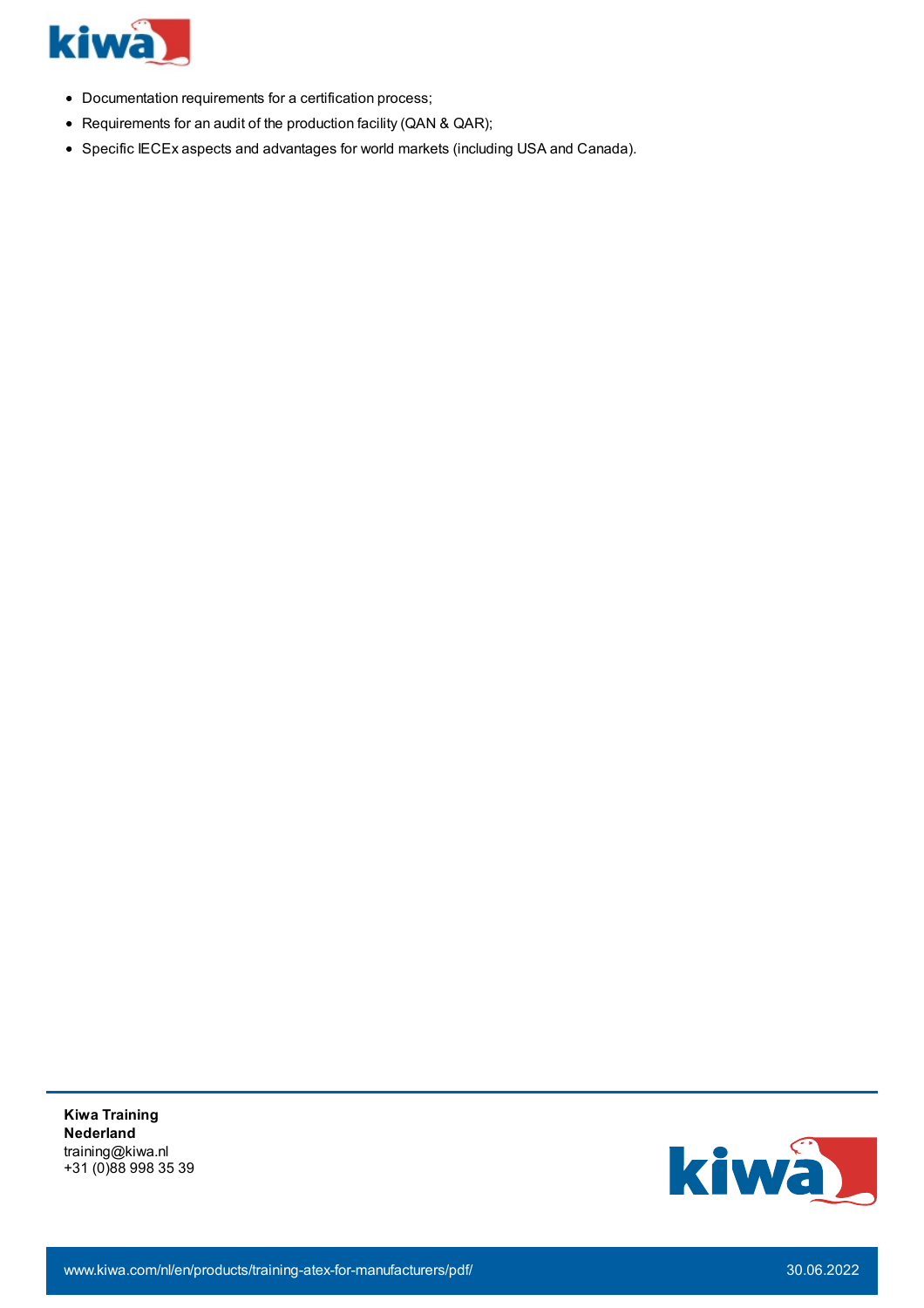

## **Practical information**

## **Practical information**

- Course duration: 1 day (9 am 5 pm, including lunch);
- $\bullet$  Course price: € 650 per participant (also possible in-company, inquire about the possibilities);
- Location: Kiwa Training, Wilmersdorf 50, 7327 AC Apeldoorn.

ATEXcertificaat.nl is a label of Kiwa's VCANederland. ATEXcertificaat.nl works closely with consultancy firm U & D Industrial Safety BV and Kiwa Exvision for its training courses. Our courses are provided by professional teachers with practical experience. ATEXcertificaat.nl has the quality mark of the Dutch Council for Training and Education (NRTO) for quality and professionalism.

**Kiwa Training Nederland** training@kiwa.nl +31 (0)88 998 35 39